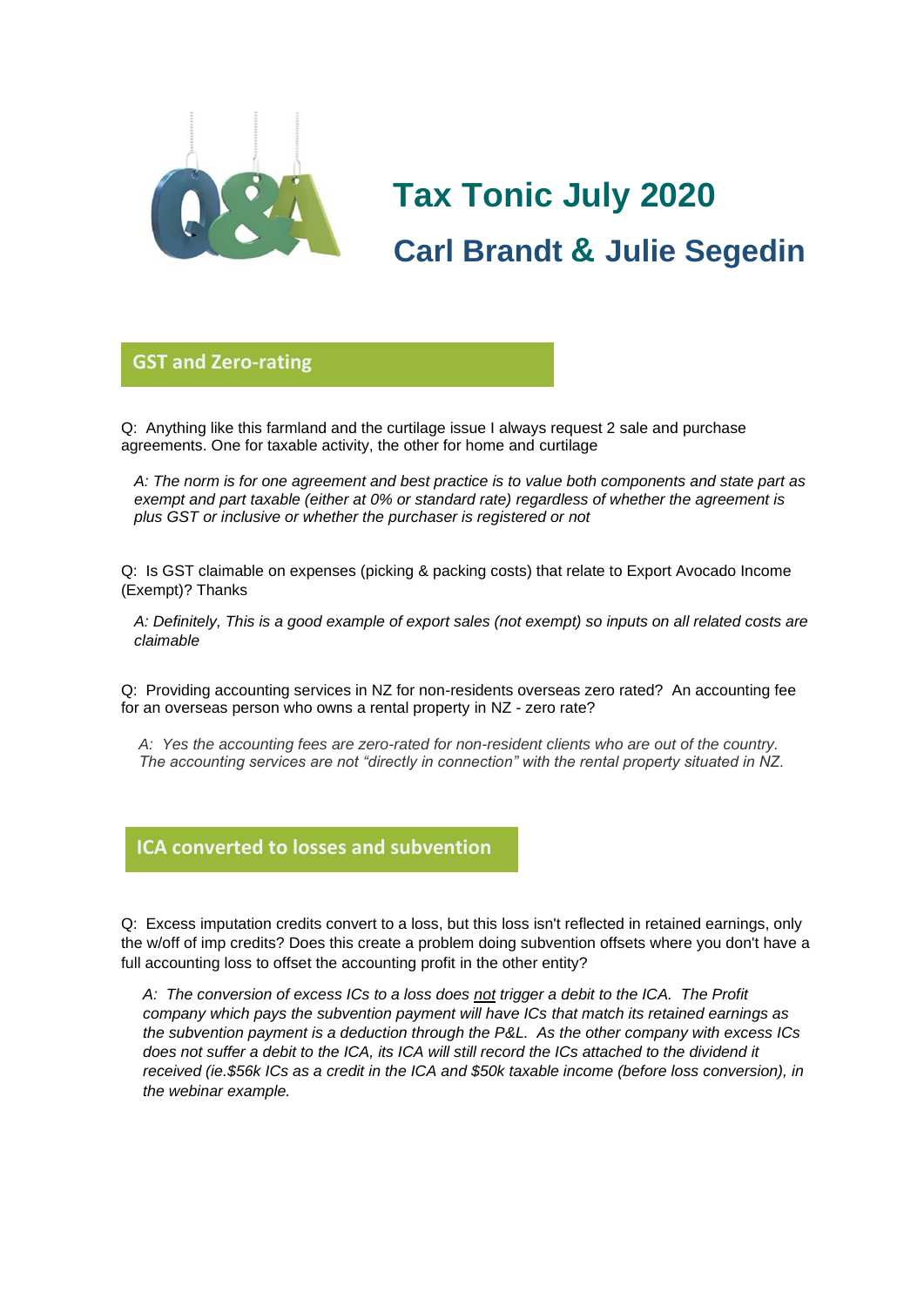Q: Slightly off topic but IC converted to loss - does the IC actually hit the ICA account or will there be a subsequent debit entry?

*A: The \$56k ICs attached to the dividend are a credit to the ICA and the conversion to loss does not trigger a debit to the ICA.*

Q: A company was struck off some time back with accumulated tax losses of approx. \$358,000. My understanding is that it has also been closed off with IRD. I was just wondering if we for some reason were able to get that company re-instated at companies office if those losses would still be available in that company to be utlised?"

*A: It is possible for companies to reinstated with their losses restored but a bit difficult to answer without all the facts. Given the amount involved perhaps it would be worth the client obtaining seeking some specific advice.*

## **Residential rental losses and ring-fencing**

Q: Please expand on the loss ringfencing for mixed use as I missed the comment about make the **glorio**dwelling the biggest part. Thank you.

*A: We discussed the point that if the predominant use (more than 50%) of the property is the main home, a rental loss derived from the same property is not ring-fenced. For example, a person who rents out a spare room as Air BnB, or has a small granny flat attached to the main house.*

Q: Can you please clarify your answer regarding slide 73 Ring-fencing – dual use property – in or out. You added that if you had an Air BnB, the percentage of the house that you live in should be more than the area used for Air BnB.

*A:Yes, if you are making a loss on an Air BnB that is part of your home, so long as your home area is more than 50% and you live there most of the year then you qualify for the "main home" exemption from the bright-line which also means the rental loss isn't ringfenced under the rental ringfencing rules. For completeness this isn't a "mixed use asset" because the house as one asset isn't empty for more than 62 days so there is no loss ring-fencing under the MUA rules either.*

Q: Residential property rented to property developer as a show home. Is it residential or business-the loss will ring-fenced or not?

*A: Ring-fencing should not apply here as, for the term of the lease, the house is not being used as a 'dwelling' and the nature of the lease is commercial not residential.*

Julie Segedin (07) 282 0723 [julie@jstax.co.nz](mailto:julie@jstax.co.nz)

*.* 

Carl Brandt (07) 282 0722 [carl@carlbrandttax.co.nz](mailto:carl@carlbrandttax.co.nz)